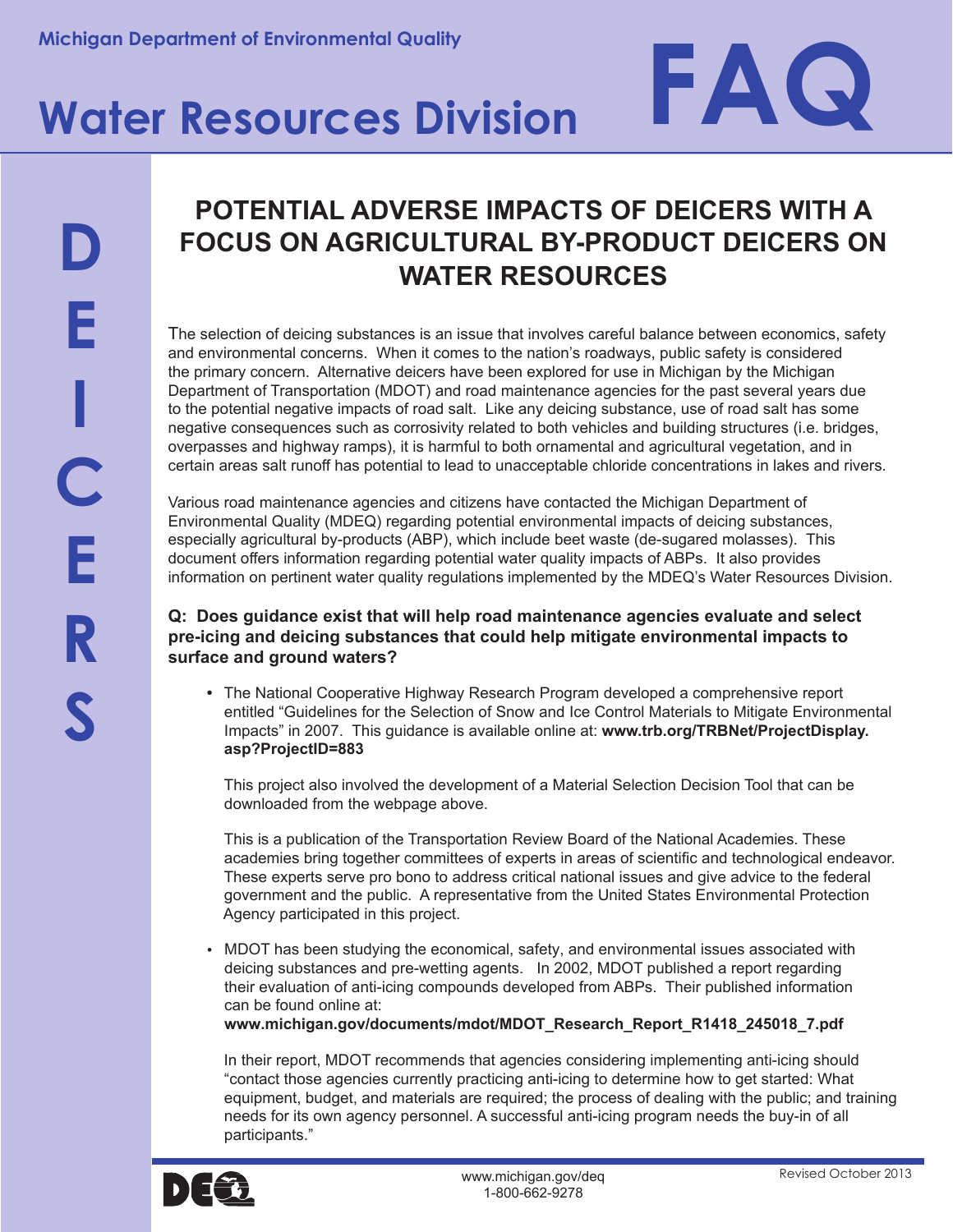#### **Q: Are ABPs, including beet pulp, proven to be environmentally-friendly alternatives for use in deicing activities when considering potential discharges to surface waters?**

De-icing products derived from ABPs have the potential to adversely affect water quality if allowed to enter surface waters. These products often contain high levels of organic materials which exert a high biochemical oxygen demand (BOD) when broken down by microorganisms in an aquatic environment. This results in reduced in-stream levels of dissolved oxygen (DO), which is necessary for the survival of aquatic life. Fish kills, impaired biological communities, and noxious growths of bacterial slimes can result from elevated BOD and reduced levels of DO in streams and lakes.

Some ABP deicers have the potential to greatly impact DO concentrations in surface waters, as they may contain many times the amount of BOD found in strong wastes like raw sewage. To illustrate, one organic deicer contains 210,000 mg/l of BOD (as measured through a five-day test called BOD5) according to its manufacturer, whereas strong untreated domestic waste typically contains about 400 mg/l of BOD5. Unpolluted ambient surface waters contain around 2 to 3 mg/l of BOD5.

The effect that BOD from deicers may have on a given stream's DO concentrations depends on the chemical and physical characteristics of the water body. Many of Michigan's rivers and streams have relatively low slopes and low velocities, which makes them especially susceptible to DO impacts from elevated BOD. Deicers may have different degradation rates so may affect DO levels to varying degrees.

ABP deicers may also contain nutrients that can harm water quality. Increased concentrations of pollutants like phosphorus can cause noxious plant growths and contribute to low levels of DO. ABP deicers can contain heavy metals that may be toxic to aquatic life at sufficient concentrations. Solids in the de-icing materials may negatively affect aquatic life habitat if they enter a surface water.

Adverse impacts on aquatic resources can occur if deicers enter water bodies. Responsible handling of deicers is necessary to prevent the entry of the de-icing materials into surface waters.

#### **Q: How do the Water Resource Protection regulations regarding discharges to waters apply to deicing substances that are used in Michigan?**

The MDEQ is charged with protecting and conserving the water resources of the state. Part 31, Water Resources Protection of the Natural Resources Environmental Protection Act, PA 451 of 1994, as amended provides the legal framework for MDEQ's role in water quality protection. If a scenario developed where surface or groundwater resources were impaired due to a deicing application, Part 31 authorizes the MDEQ to take action against the responsible party. To learn more about Part 31 of NREPA, refer to the guidance document found line at **www.michigan.gov/deq**, select the "News and Events" browser button on the left side of the webpage, then select "Citizen Involvement."

#### **Groundwater Discharge Permit Program:**

Deicing substances are often authorized for use in Michigan through Rules 323.2204 and 323.2210 related to Groundwater Quality (Part 22 Rules, Groundwater Quality), which provide for the controlled application of deicing products to roads. Under these rules, deicing products may be used (i.e. discharged to the ground) without a groundwater discharge permit so long as various conditions are met. These conditions include:

- a) The discharge shall not be, or is not likely to become, injurious;
- b) The discharge shall not cause runoff to, ponding on, or flooding of adjacent property, shall not cause erosion, and shall not cause nuisance conditions.

#### **National Pollutant Discharge Elimination System (NPDES):**

The Michigan Department of Transportation (MDOT) and more than 300 urbanized municipalities have coverage under the NPDES permit program for control of storm water discharges from municipal separate storm sewer systems (MS4). These permits include a pollution prevention criteria that require the permittee to:

Construct, operate, and maintain its streets, roads, highways, parking lots, and other permittee-owned or operated impervious infrastructure in a manner so as to reduce the discharge of pollutants into the MS4 and the surface waters of the state, including pollutants related to snow removal practices.